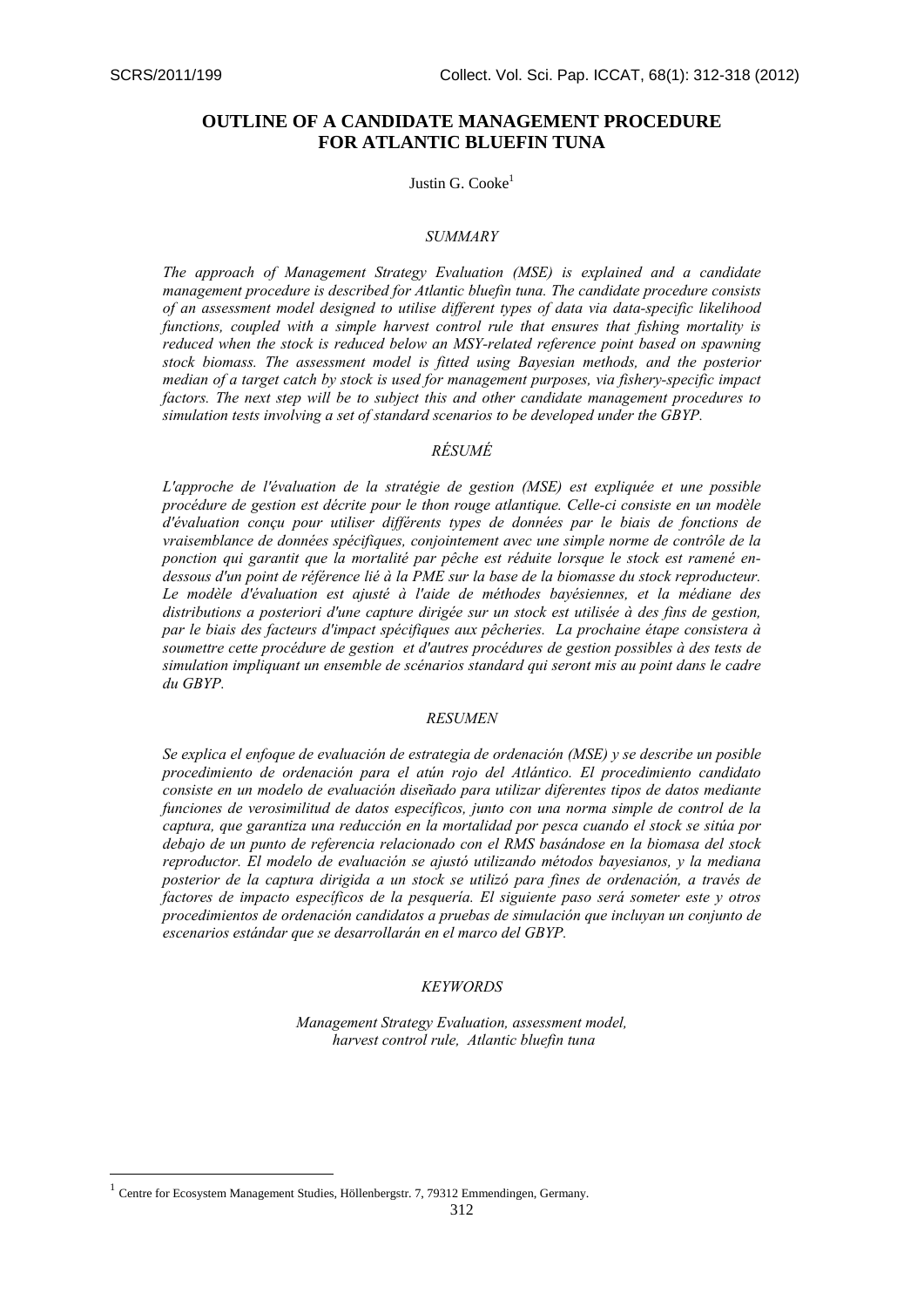## **1. Introduction**

The Management Strategy Evaluation (MSE) framework requires that the stock management process be sufficiently well defined that its performance can be evaluated by simulation under hypothetical scenarios (de la Mare 1986; Smith *et al*. 1999; Punt and Donovan 2007). The aim is to overcome uncertainty by finding management procedures that can perform robustly across a wide range of plausible scenarios. The emphasis is on achieving good and robust management performance across a range of assumptions rather than a maximally realistic assessment of the state of the stock. As noted by Rice and Connolly (2007), the fishery management process involves many more aspects than those which can be evaluated in the formal MSE framework: the term "management strategy evaluation" actually covers just some of the stages of the management cycle, but for convenience the term MSE is retained here.

The Management Strategy Evaluation process involves the following steps, not necessarily carried out in this order:

- a) Construct a range of biologically plausible dynamic scenarios that are used to generate hypothetical data for testing Management Procedures. These scenarios include an Operating Model (OM) that includes the sub-models required to simulate each of the following processes:
	- i) the biological processes (recruitment, growth, mortality, optionally the spatial distribution) that govern the dynamics of the fish stock or stocks;
	- ii) the fishing process, including age- and size-selectivities of each fishery
	- iii) the generation of the fishery-dependent and fishery-independent data used for stock assessment and management advice.
- b) Specify one or more candidate Management Procedures (MPs). Each MP is an algorithm that accepts as input the data (and assumptions) on which scientific management advice is to be based, and outputs the corresponding advice. The management advice may be in the form of a recommended TAC, but other types of output are possible). The algorithm must be fully specified (i.e. a computer programme) such that it can be simulated with arbitrary inputs during the evaluation process.
- c) Link the Operating Model and Management Procedure into an MSE testing framework. For each replicate of each scenario, the testing framework first uses the biological sub-model to build the initial state of the fish stock(s). Then, for each year of the simulation, the testing framework:
	- i) updates the status of the fish stock(s) using the biological sub-model
	- ii) applies fishing to the stock, using the fishing sub-model
	- iii) generates fishery-dependent and fishery-independent data for the year
	- iv) calls the Management Procedure to generate a recommended TAC for the next year (or years of a multi-year management period)
	- v) stores the stock status and catch for the year
- d) Specify a number of performance measures to measure the performance of the management procedure relative to management objectives.

Because of the inevitable trade-offs between opposing management objectives, performance measures that relate to stock conservation and performance measures that relate to stock utilisation are both required for meaningful evaluation. An example of a performance measure relating to stock conservation is the fraction of  $B_{\text{MSY}}$  which the stock is maintained above at least 95% of the time; an example of a performance measure relating to stock utilization is the average fraction of MSY that is realized over time.

Because both the biological processes (e.g. recruitment) and the fishing process (e.g. relationship between index of abundance and stock level) are subject to stochastic influences, the performance of a Management Procedure can only be assessed in stochastic terms. The performance relative to each measure is evaluated in probabilistic terms using multiple stochastic realizations of each scenario.

A Management Procedure can have one or more **tuning parameters**. A tuning parameter is a parameter whose value can be adjusted to shift the balance of the procedure's performance between conservation-related and utilization-related objectives. If a procedure is found to be more conservative than necessary relative to stock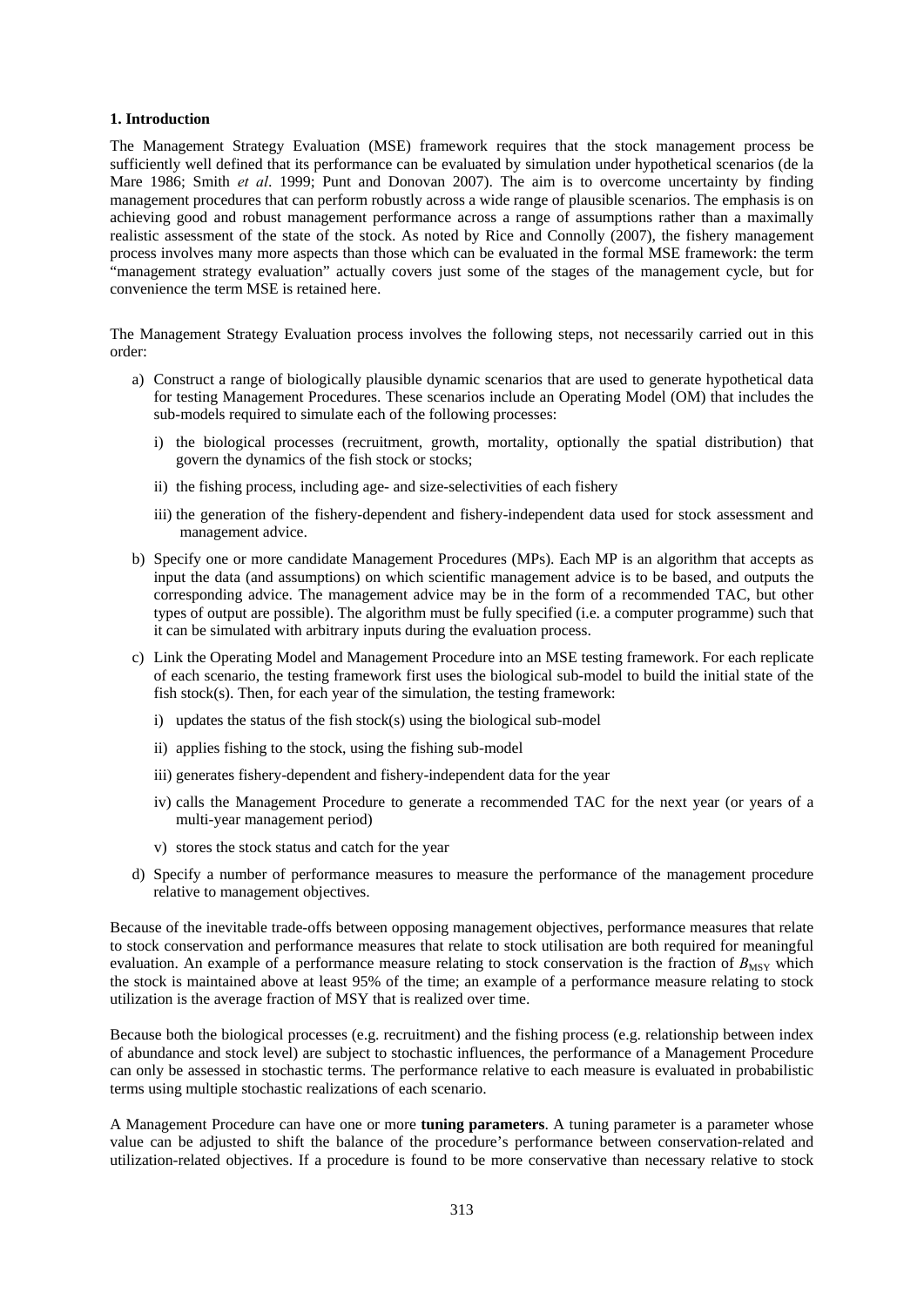conservation objectives, a tuning parameter can be adjusted to allow more catch at the expense of slightly reduced conservation performance, or *vice versa*.

 Contracts studies commissioned under the under the GBYP include two contracts for the development of prototype alternative assessment and advice frameworks for BFT. The intention is that these alternative frameworks will be tested under the Management Strategy Evaluation (MSE) framework under development by the SCRS. Under the MSE framework, a range of scenarios will be constructed at the ICCAT Secretariat for the simulation testing both of the existing BFT assessment and management method (to the extent that it can be formally specified), and of each alternative approach, including those developed under the two contract studies. The results of the simulation tests will be used to evaluate how well the candidate methods would be expected to perform relative to the management objectives specified by the Commission. It is of interest to the SCRS to determine how the various methods perform under both of the following sets of circumstances: (i) when supplied only with the data used for assessments to date (catch at size/age, abundance indices, growth curves); and (ii) when additionally supplied with data of the kind being collected under the GBYP (e.g. aerial surveys, electronic tagging). This will provide a means of demonstrating the value of such data for management.

### **2. A candidate management procedure**

### *2.1 Summary and definitions*

This paper outlines a candidate management procedure that involves a stock assessment model (SAM) and a harvest control rule (HCR), designed to work in tandem. The assessment method proposed is broadly similar to that already used for BFT. In order to be able to make use of a variety of different kinds of data, and to capture most of the main sources of uncertainty, it is cast in a Bayesian form with specific likelihood functions for each kind of data. This approach provides the advantage that a new type of data can be utilized by developing an appropriate likelihood function that captures the main properties of the new data source, without redesigning the entire management procedure.

The assessment module and the harvest control rule rely on some common quantities, which are defined as follows:

 $F_{\text{MSY}}$  is the constant level of unselective fishing mortality that, if maintained, would result in the greatest longterm average catch.

 $F_{0.9}$  is the level of unselective fishing mortality, less than  $F_{\text{MSY}}$  that would result in a long-term average catch that is 90% of the average catch level under fishing at  $F_{\text{MSY}}$ .

*B*<sub>MSY</sub> is the level at which the spawning stock biomass (SSB) would currently be, if fishing had always been unselective with  $F=F_{\text{MSY}}$ .

 $B_{0.9}$  is the level at which the SSB that would currently be, if fishing had always been unselective with  $F=F_{0.9}$ .

 $B_0$  is the current level of SSB that would have pertained if there had never been any fishing ( $F=0$ ). This definition implies that the biomass at the start of year *t*,  $B_t$  always satisfies  $B_t < B_0$ , regardless of fluctuations in recruitment (a large year class boosts both  $B_0$  and  $B_t$ ).

A simple harvest control rule is proposed: constant  $F = F_{0.9}$  when the current spawning stock biomass, *B*, satisfies  $B > B_{0.9}$ ; *F* linearly related to  $B/B_{0.9}$  when 0.1 B  $_0.9 < B < B_{0.9}$ ;  $F = 0$  for  $B < 0.1 B_{0.9}$  (Fig. 1.). The harvest control rule is based on a notional unselective standard fishery. To convert the results to a TAC for a real mix of fisheries, weighting factors are determined for each fishery to relate the stock impact of a unit catch from that fishery to the stock impact of a unit catch from the notional standard fishery.

### *2.2 Age and size structure*

The assessment model is age- and size-structured. There are  $A_{\text{max}}$  age classes ( $a = 1, \ldots, A_{\text{max}}$ ) where the  $A_{\text{max}}$ class is a plus group, and  $L_{\text{max}}$  ( $l = 1,...L_{\text{max}}$ ) size classes. In the absence of size-selective mortality, the distribution of size (defined as fork length) at a given age is assumed to be log-normal.

As a group of fish grow, their relative size ranking is assumed to remain unchanged (i.e., no fish can overtake another during growth). Letting  $\mu_{ia}$ ,  $\tau_{ia}$  denote the notional mean and CV of size at age *a* in stock *i* respectively,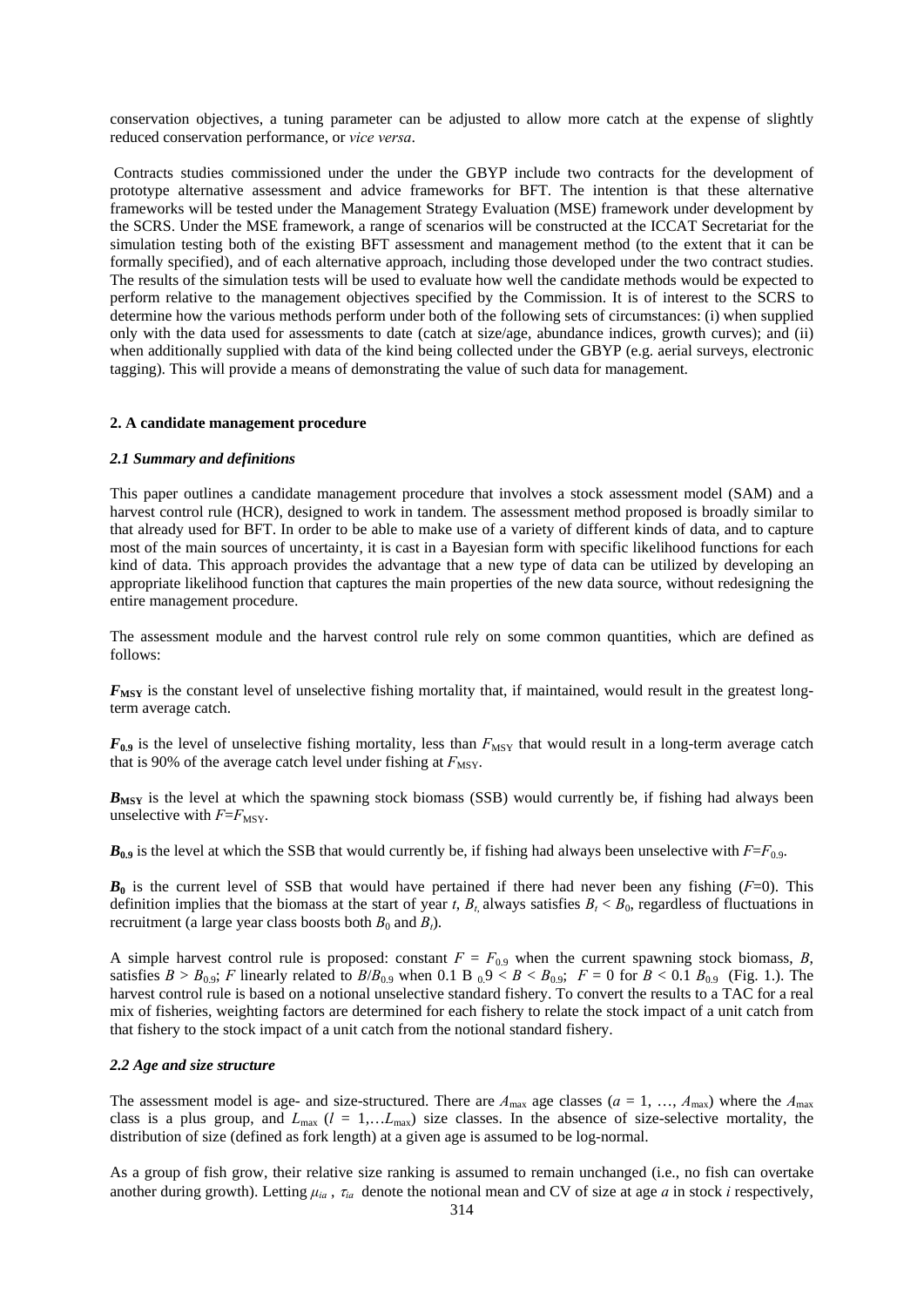then in the absence of size-specific mortality, the proportion of fish aged *a* in stock *i* that are in size class *l* is given by:

$$
P_{i,a,l} = \Phi\left(\log\left(\overline{l}/\mu_{ia}\right)\middle/\tau_{ia}\right) - \Phi\left(\log\left(\frac{l}{\mu_{ia}}\right)\middle/\tau_{ia}\right) \tag{1}
$$

Where  $\frac{l}{l}$ ,  $\overline{l}$  are the lower and upper size bounds of size class *l*, and  $\Phi$  denotes the cumulative Normal distribution. The proportion of fish in stock *i* in size class *k* at age *a* that moves into size class *l* at age *a*+1 is denoted  $Q_{i,a,k,l}$ . The entries of the array *Q* are calculated by solving:

$$
\sum_{k} P_{i,a,k} Q_{i,a,k,l} = P_{i,a+1,l} \tag{2}
$$

The solution is unique under the "no overtaking" assumption. The realized size distribution of fish at each age is affected by size-specific fishing and natural mortality. Within a size class, mortality is assumed to be independent of age.

The number of fish in stock *i* of age *a* in size class *l* in year *t* is denoted by  $N_{i}$ . The numbers by age/size class evolve with time as follows:

$$
N_{i,a+1,l,t+1} = \sum_{k} N i_{i,a,k,t} Q_{i,a,k,l} \exp(-M_{i,k} - F_{i,k,t})
$$
\n(3)

Where  $M_{i,k}$  is the natural mortality rate of size class *k* in stock *i* and  $F_{i,k,t}$  is the fishing mortality rate of size class *k* in stock *i* in year *t*. The number of fish in stock *i* in size class *l* in year *t* is given by:

$$
N_{i,l,t} = \sum_{a=1}^{A_{\text{max}}} N_{i,a,l,t}
$$
 (4)

The growth parameters (mean and standard deviation of size by age)  $\mu_a$ ,  $\tau_a$  {a = 1,…, $A_{\text{max}}$ } are input and treated as known. The mean weight of fish in stock *i* in size class *l* in the spawning season in year *t* is given by  $w_{it}$ . These values are also input and treated as known. Fishery-specific mean weights by size class,  $w_{i j l t}$  can also be specified for relating catch by size to weight of catch in specific fisheries.

## *2.3 Spawning stock and recruitment*

The spawning stock biomass for stock *i* in year *t* is given by:

$$
B_{it} = \sum_{l=1}^{L_{\text{max}}} W_{i,l,t} N_{i,l,t} \phi_{i,l}
$$
 (5)

where  $\{\phi_{i,j}; l=1,\dots,L_{\text{max}}\}\$  is a vector of size-specific fecundity factors for stock *i*.

The recruitment to stock *i* in year *t* is assumed given by the Beverton-Holt model:

$$
R_{i,t} = \frac{R_{0i}B_{i,t}}{gB_t + (1 - g)B_{0i}} \exp\left(s n_{i,t} - \frac{1}{2}s^2\right) \quad (6)
$$

where the resilience  $\gamma$  (0 $\ll \gamma$ <1), is a measure of the steepness of the stock-recruitment relationship, and  $\sigma$  is a measure of variability.  $v_{i}$  are annual random effects that represent the deviations of year class strength by stock from its expected value.

Prior distributions are specified for the resilience,  $\gamma$ , and for the ratio  $D_i = B_{i,T}/B_{i,0}$  (the relative depletion of stock i) where *T* is the year for which an assessment is required:

 $\gamma = v^p$  where v has a uniform prior distribution on (0,1) and *p*>0 is a tuning parameter.

 $D_i = \omega_i^q$  where  $\omega$  has a uniform distribution on (0,1) and  $q > 0$  is a tuning parameter.

Given the catches and other parameters, the prior for *D* implies a prior for  $R_0$ . This choice of prior for *D* has been found to have good properties in management procedures designed for other long-lived species (Cooke, 1999).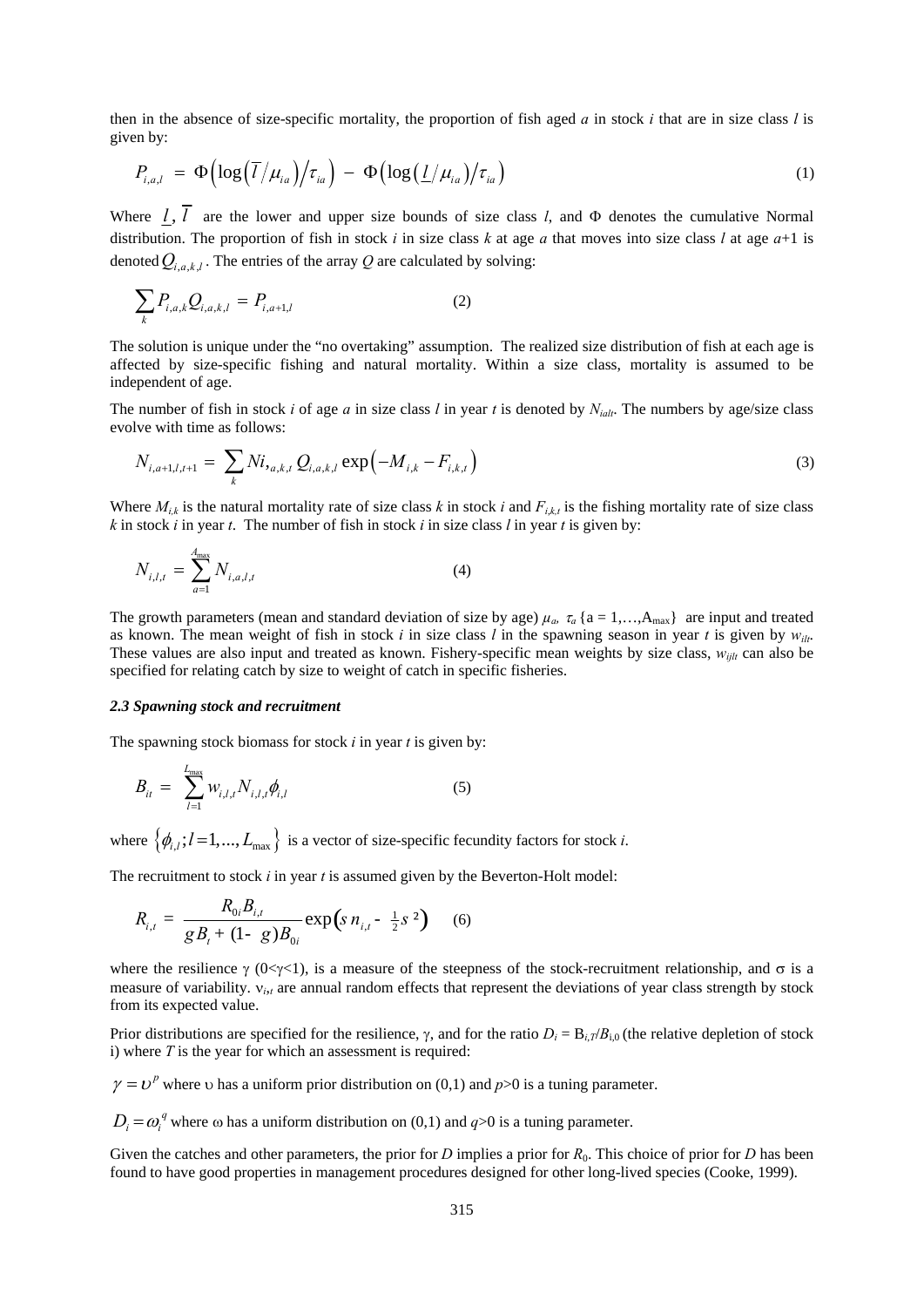## *2.4 Catch and selectivity*

For each fishery *j*, the sampled catch in number in size class *l* is in year *t* satisfies:

$$
C_{jlt} = s_{jt} E_{jt} \exp(\kappa \eta_{jlt}) \sum_{i} S_{ijl} N_{ilt} \tag{7}
$$

where  $s_{ji}$  is the sampling fraction,  $E_{ji}$  is the implied fishing effort for fishery *j* in year *t*,  $S_{ij}$  is the selectivity of fishery *j* for stock *i* and size class *l*,  $\kappa$  is a variance parameter and  $\eta_{jt}$  are standard normal random effects. The total catch in weight from fishery *j* in year *t* satisfies:

$$
C_{jt} = E_{jt} \exp(\chi \zeta_{jt}) \sum_{i} \sum_{l} w_{ijlt} S_{ijl} N_{ilt}
$$
 (8)

The parameters  $S_{i,t}$ ,  $E_{i,t}$ ,  $S_{i,t}$  are nuisance parameters to be estimated,  $\chi$  is a variance parameter and the  $\zeta_{jt}$ are standard normal random effects. The weights by size  $w_{ijlt}$  are input.

### *2.5 Indices of abundance*

A fishery-related index of abundance (standardised catch per unit effort) for fishery *j*,  $\{A_{i,t}\}$ , is assumed to satisfy:

$$
A_{j,t} = q_j \exp(\lambda \varepsilon_{jt}) \sum_{i} \sum_{l} S_{i,j,l} N_{i,l,t}
$$
 (9)

where  $q_i$  is a nuisance parameter,  $\lambda$  is a variance parameter and the  $\varepsilon_{it}$  are standard normal random effects.

Fishery-independent indices are subject to assumptions appropriate to the index. For example, a larval index is assumed to be proportional to the spawning biomass of the stock spawning in the area.

### *2.6 Fitting the assessment model*

The model is fitted on a Bayesian basis. Priors for all variance parameters are standard normal  $N(0,1)$  on the log scale. Priors for all nuisance parameters are uniform on the log scale. The priors for the stock-recruitment parameters  $\gamma$  and *D* are as specified above. The only results from the model that are directly used for management are the posterior medians of the target catch by stock, as described below.

#### *2.7 Harvest control rule*

### *2.7.1 Target fishing mortality and target catch*

The harvest control rule **(Figure 1)**, applied to each management stock separately, is to set the target fishing mortality to  $F_{0.9}$  when the current spawning biomass is above  $B_{0.9}$ , and for *F* to decline linearly towards zero when the current spawning biomass approaches  $0.1 B_{0.9}$ :

$$
F_T = F_{0.9} \text{ when } B_T \ge B_{0.9}
$$
  
\n
$$
F_T = F_{0.9} (B_T / B_{0.9} - 0.1) / 0.9 \text{ when } 0.1 B_{0.9} \le B_T \le B_{0.9}
$$
  
\n
$$
F_T = 0 \text{ when } B_T \le B_{0.9}
$$

The target fishing mortality is used to derive a nominal target catch (TC) for each stock based on the assumption of unselective fishing. The posterior distribution of the target catch is computed, and the median of this distribution is taken as the target catch for management purposes. There is no 1-1 relationship between the target fishing mortality rate and a TAC, because the size-specific and stock selectivity of each fishery has to be taken into account.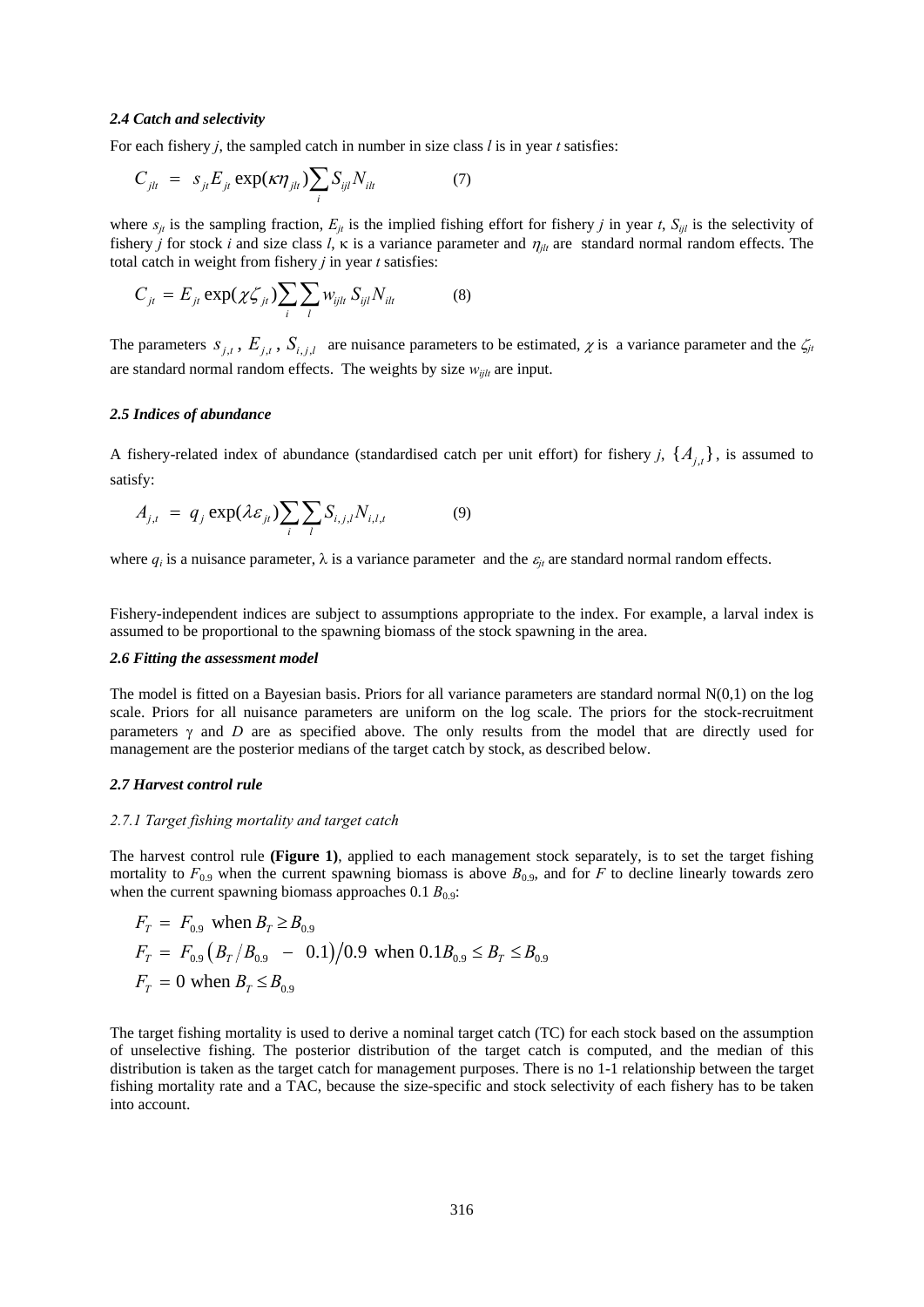### *2.7.2 Computation of allowed catches by fishery*

The Selectivity Impact Factor of each fishery is determined as follows. First, biomass per recruit (bpr) and yield per recruit (ypr) are calculated for the current target level of fishing mortality, assumed to be unselective. Second, the level of fishing mortality is calculated for each fishery separately that would give the same biomass per recruit if that were the only fishery. The Selectivity Impact Factor for fishery *j* on a stock is given by:

$$
SIF_j = \frac{\text{ypr for unselective fishing}}{\text{ypr for fishing with selectivity of fishery } j}
$$

The target catch for stock *i* is considered satisfied when the weighted sum of allowed catches (AC) by fishery does not exceed the target catch by stock:

$$
\sum\nolimits_j {\rm AC}_j \times {\rm SIF}_i \times \ G_{ij} \leq \ {\rm TC}_i
$$

where  $G_{ij}$  is the estimated proportion of the catch in fishery *j* that consists of fish from stock *i*.

### **3. Further work**

The next step in this process is to develop an operating model and a range of scenarios under which the performance of the above candidate management procedure, along with others, can be evaluated by simulation.

#### **References**

- Cooke, J.G. 1999, Improvement of fishery-management advice through simulation testing of harvest algorithms. ICES. J. Mar. Sci. 56(6):797-810.
- de la Mare, W.K. 1986, Simulation studies on management procedures. Rep. int Whal. Commn 36: 429-450.
- Punt, A.E. and Donovan, G.P. 2007, Developing management procedures that are robust to uncertainty. ICES J. Mar. Sci. 64(4): 603–612.
- Rice, J.C. and Connolly, P.L. 2007, Fisheries Management Strategies: an introduction by the Conveners. ICES J. Mar. Sci. *64(4): 577-579.*
- Smith, A.D.M., Sainsbury, K.J. and Stevens, R.A. 1999, Implementing effective fisheries-management systems – management strategy evaluation and the Australian partnership approach. ICES. J. Mar. Sci. 56(6):967- 979.